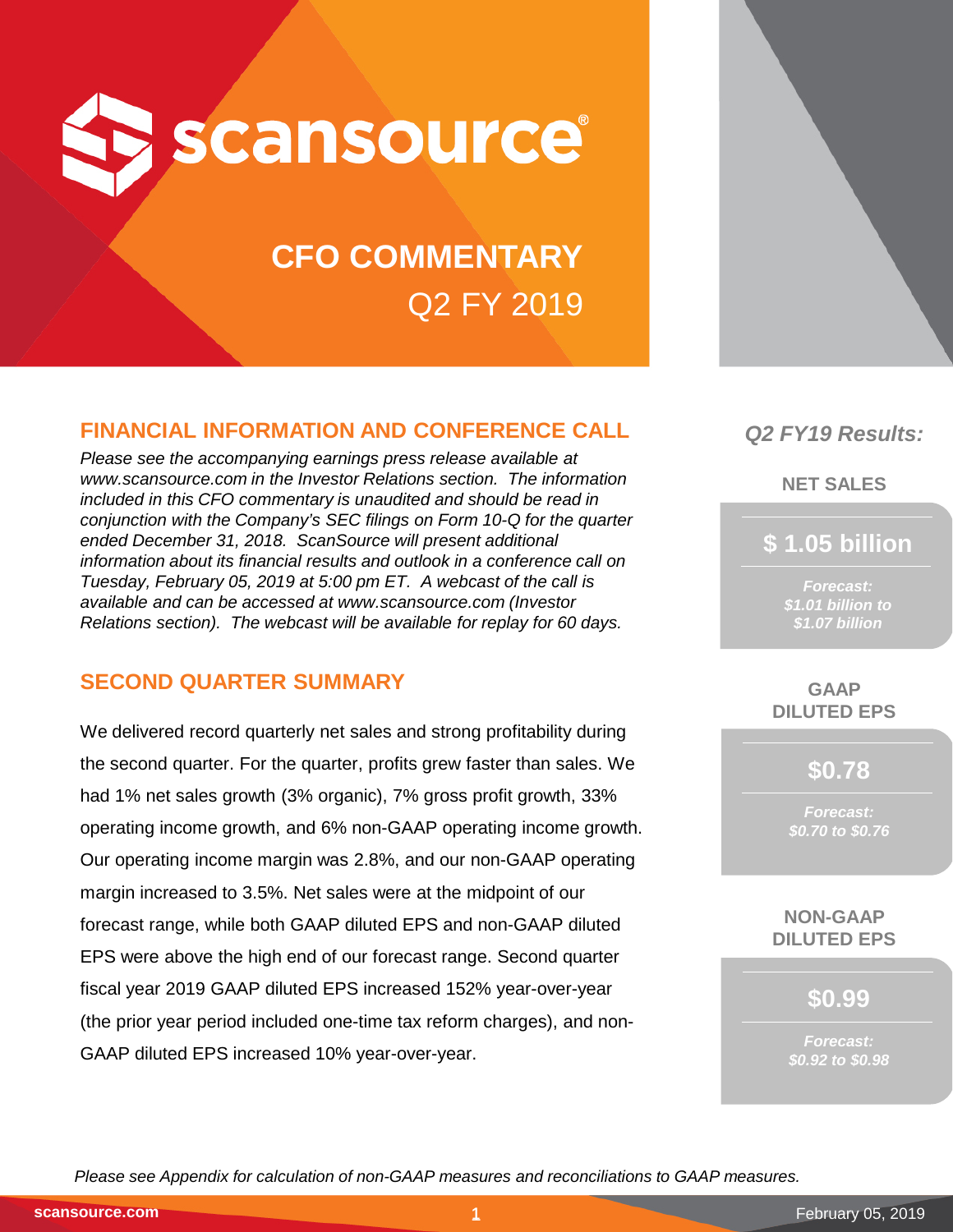

# **QUARTERLY HIGHLIGHTS**

| \$ in millions, except EPS  | <b>Q2 FY19</b> | <b>Q1 FY19</b> | <b>Q2 FY18</b> | Y/Y<br>Change |
|-----------------------------|----------------|----------------|----------------|---------------|
| Net sales                   | \$1,046.0      | \$972.9        | \$1,032.2      | $+1%$         |
| Gross profit                | \$120.5        | \$112.2        | \$113.0        | $+7%$         |
| Gross profit margin %       | 11.5%          | 11.5%          | 10.9%          | $+57$ bps     |
| SG&A expenses               | \$81.0         | \$77.9         | \$74.8         | $+8%$         |
| Operating income            | \$29.7         | \$21.4         | \$22.3         | $+33%$        |
| Operating income %          | 2.8%           | 2.2%           | 2.2%           | $+68$ bps     |
| Non-GAAP operating income   | \$36.7         | \$32.7         | \$34.7         | $+6%$         |
| Non-GAAP operating income % | 3.5%           | 3.4%           | 3.4%           | $+14$ bps     |
| <b>GAAP</b> net income      | \$20.0         | \$14.3         | \$8.0          | $+151%$       |
| Non-GAAP net income         | \$25.4         | \$22.9         | \$23.0         | $+10%$        |
| <b>GAAP diluted EPS</b>     | \$0.78         | \$0.56         | \$0.31         | $+152%$       |
| Non-GAAP diluted EPS        | \$0.99         | \$0.89         | \$0.90         | $+10%$        |

- Record net sales of \$1.05 billion (+1% Y/Y)
	- 3% Y/Y organic growth
	- At the midpoint of the forecast range
	- Foreign currency translation negatively impacted sales by \$21 million
- Gross profit margin of 11.5%, a 57 bp Y/Y improvement
	- Prior year included a higher mix of large deals
- Operating income of \$29.7 million and GAAP EPS of \$0.78 includes lower expense

for change in fair value of contingent consideration (down \$5.1 million)

- Non-GAAP operating income (+6% Y/Y) grew faster than net sales (+1% Y/Y)
- Operating income margin was 2.8%, and non-GAAP operating income margin increased to 3.5%
- For Q2 FY19, effective tax rate of 25.0% and non-GAAP effective tax rate of 24.5%
- Non-GAAP EPS increased 10% Y/Y to \$0.99

*Organic growth, a non-GAAP measure, reflects reported sales growth less impacts from foreign currency translation and acquisitions. Non-GAAP operating income, non-GAAP net income and non-GAAP diluted EPS exclude amortization of intangibles, change in fair value of contingent consideration, acquisition costs and other non-GAAP items.*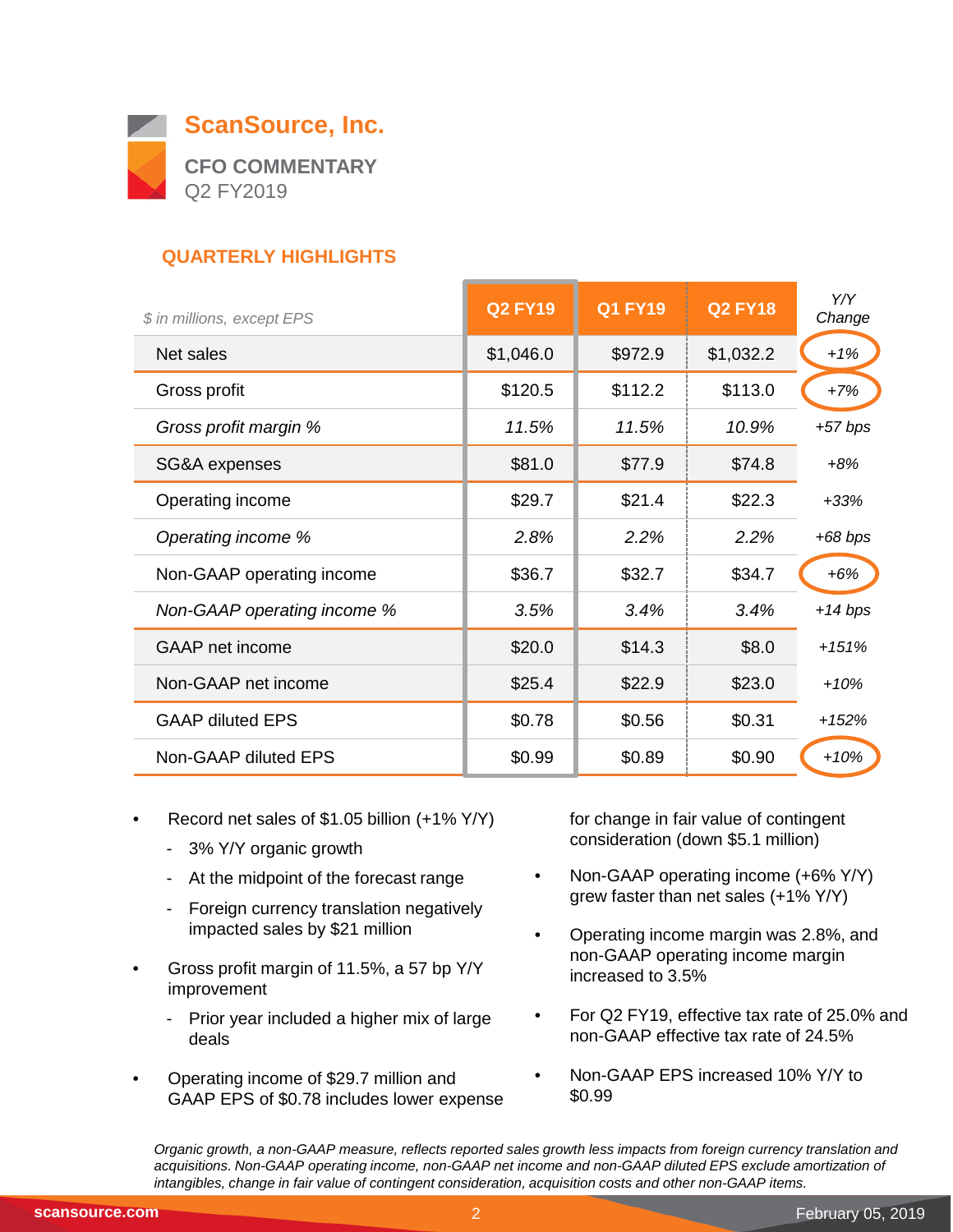

# **WORLDWIDE BARCODE, NETWORKING & SECURITY**

| \$ in millions              | <b>Q2 FY19</b> | <b>Q1 FY19</b> | <b>Q2 FY18</b> |
|-----------------------------|----------------|----------------|----------------|
| Net sales                   | \$701.6        | \$655.1        | \$719.8        |
| Gross profit                | \$64.8         | \$62.0         | \$62.0         |
| Gross margin                | 9.2%           | 9.5%           | 8.6%           |
| Operating income            | \$18.6         | \$13.5         | \$15.5         |
| Operating income %          | 2.6%           | 2.1%           | 2.2%           |
| Non-GAAP operating income   | \$20.4         | \$16.5         | \$17.9         |
| Non-GAAP operating income % | 2.9%           | 2.5%           | 2.5%           |

#### **Net Sales***, \$ in millions*

**Y/Y Growth -3%** *Y/Y Organic Growth -1%*



- Net sales of \$702 million, down 3% Y/Y
	- Decrease primarily due to higher big deal sales volumes in prior year quarter
	- Strong growth in video surveillance and payments
- Gross profit margin of 9.2%
	- Y/Y increase from lower mix of big deals
- Operating income margin of 2.6% increased 49 basis points Y/Y
- Non-GAAP operating income margin of 2.9% increased 43 basis points Y/Y
- Non-GAAP operating income increased 14% Y/Y

*Organic growth, a non-GAAP measure, reflects reported sales growth less impacts from foreign currency translation and acquisitions. Non-GAAP operating income excludes amortization of intangibles and other non-GAAP items.*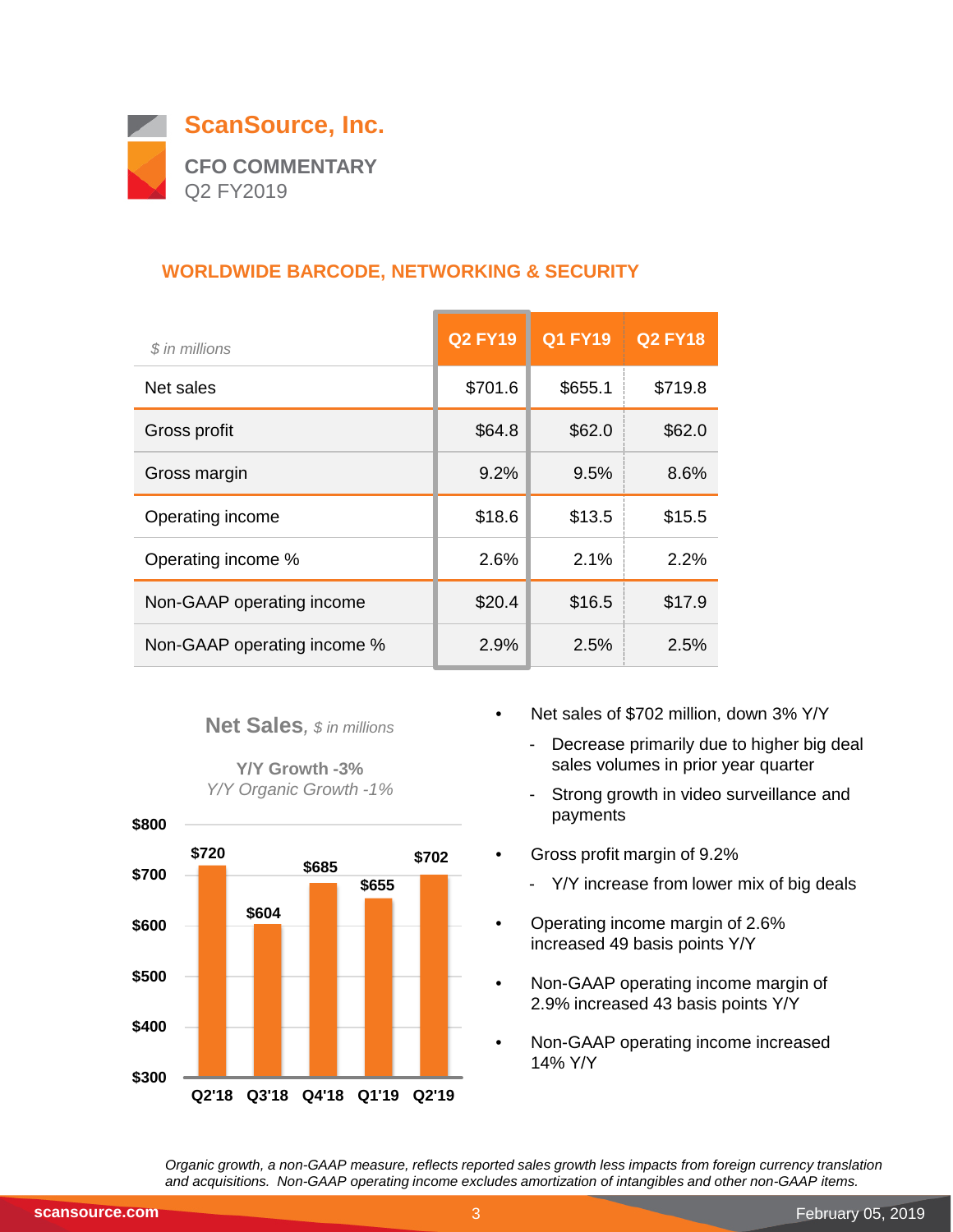

## **WORLDWIDE COMMUNICATIONS & SERVICES**

| \$ in millions              | <b>Q2 FY19</b> | <b>Q1 FY19</b> | <b>Q2 FY18</b> |
|-----------------------------|----------------|----------------|----------------|
| Net sales                   | \$344.4        | \$317.8        | \$312.4        |
| Gross profit                | \$55.7         | \$50.3         | \$51.0         |
| Gross margin                | 16.2%          | 15.8%          | 16.3%          |
| Operating income            | \$11.5         | \$8.3          | \$6.8          |
| Operating income %          | 3.4%           | 2.6%           | 2.2%           |
| Non-GAAP operating income   | \$16.2         | \$16.2         | \$16.9         |
| Non-GAAP operating income % | 4.7%           | 5.1%           | 5.4%           |

#### **Net Sales***, \$ in millions*

**Y/Y Growth +10%** *Y/Y Organic Growth +14%*



- Net sales of \$344 million, up 10% Y/Y
	- Organic growth of 14%
	- Strong sales growth in North America and Brazil
	- Intelisys net sales increased 14% Y/Y
- Gross profit margin of 16.2%, consistent with prior year
- Higher operating income due to lower expense for the change in fair value of contingent consideration (\$1.9 million for Q2 FY19 versus \$6.9 million for Q2 FY18)
- Investments for future growth led to lower non-GAAP operating income, down 4% Y/Y

*Organic growth, a non-GAAP measure, reflects reported sales growth less impacts from foreign currency translation and acquisitions. Non-GAAP operating income excludes amortization of intangibles, change in fair value of contingent consideration and other non-GAAP items.*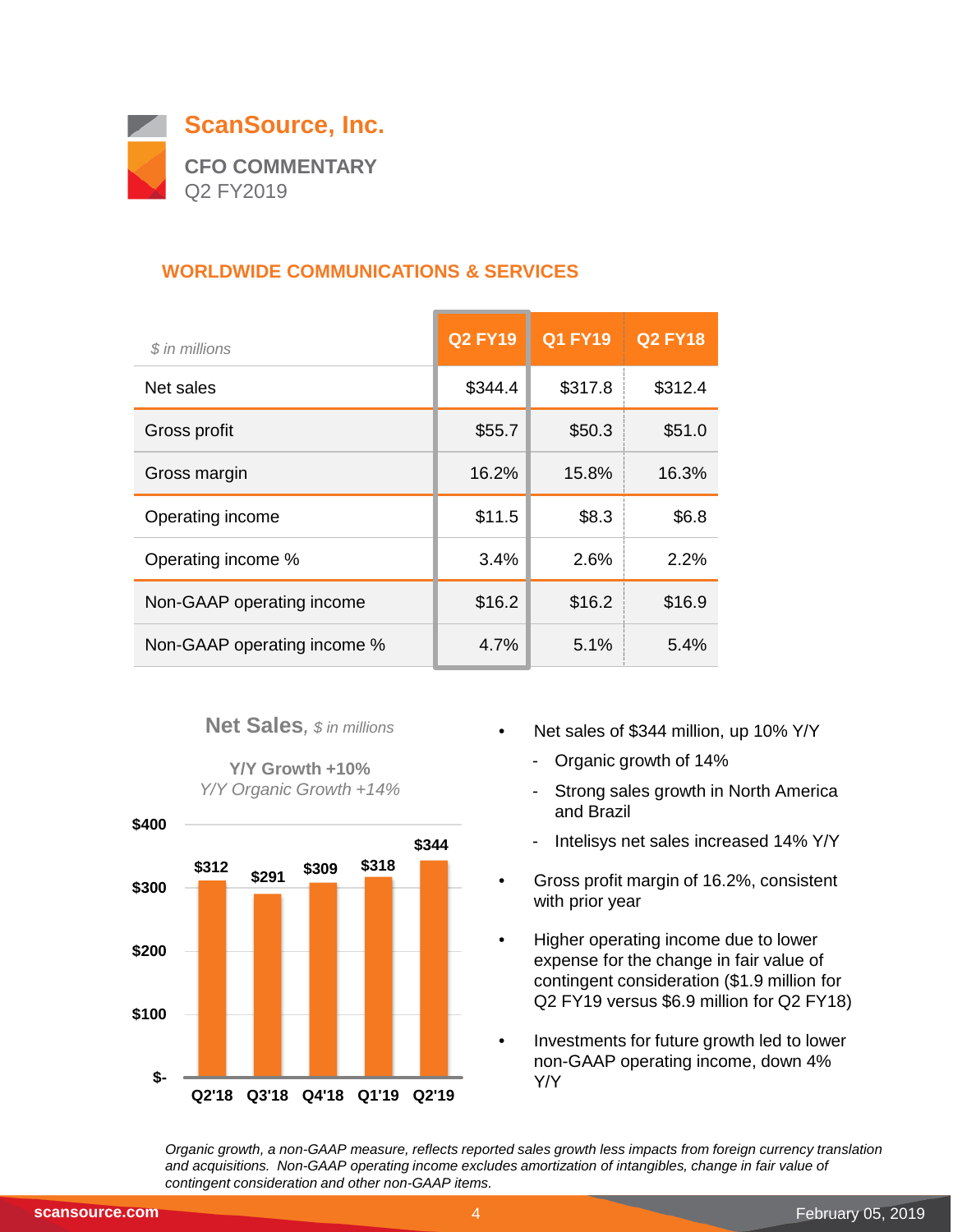

## **WORKING CAPITAL**

| \$ in millions                         | <b>Q2 FY19</b> | <b>Q1 FY19</b> | <b>Q2 FY18</b> |
|----------------------------------------|----------------|----------------|----------------|
| Accounts receivable (Q/E)              | \$708.5        | \$677.5        | \$717.3        |
| Days sales outstanding in receivables* | 58             | 60             | 60             |
| Inventory $(Q/E)$                      | \$704.4        | \$672.7        | \$581.8        |
| Inventory turns                        | 5.4            | 5.4            | 6.2            |
| Accounts payable (Q/E)                 | \$604.6        | \$629.2        | \$515.3        |
| Paid for inventory days*               | 13.2           | 8.1            | 9.4            |
| Working capital (Q/E) (AR+INV-AP)      | \$808.3        | \$721.0        | \$783.8        |

*\* Excludes the impact of Intelisys for all periods; paid for inventory days represent Q/E inventory days less Q/E accounts payable days*

- Working capital of \$808.3 million, up 3% Y/Y and up 12% Q/Q
- Working capital investment to support growth
- Days sales outstanding in receivables of 58 days
	- 2-day improvement from prior and year-ago quarters
- Inventory turns of 5.4x with inventory up 21% Y/Y and up 5% Q/Q
- Paid for inventory days of 13.2 reflect timing of accounts payable

 $\overline{\phantom{0}}$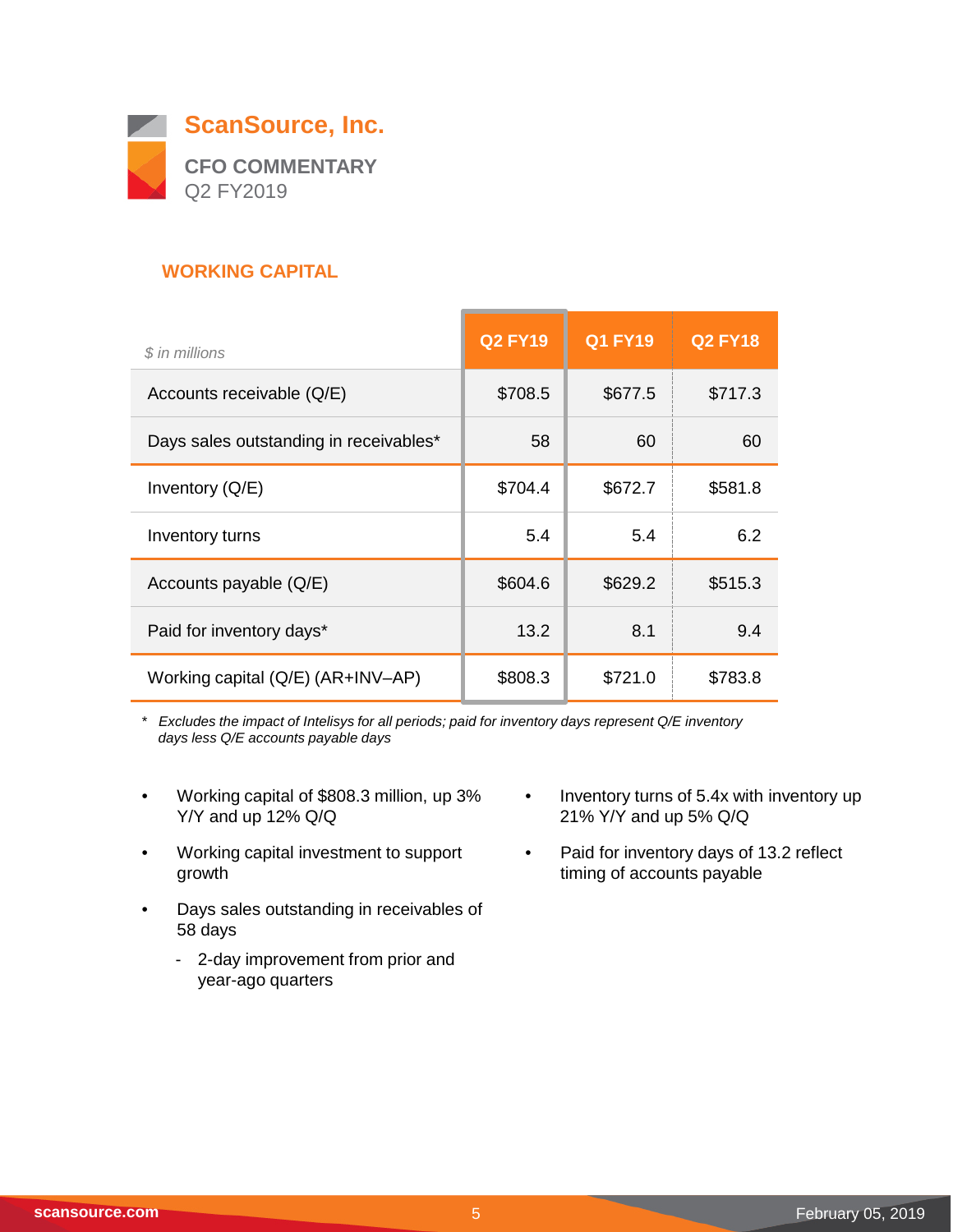

## **CASH FLOW AND BALANCE SHEET HIGHLIGHTS**

| $$$ in millions                                                       | <b>Q2 FY19</b> | <b>Q1 FY19</b> | <b>Q2 FY18</b> |
|-----------------------------------------------------------------------|----------------|----------------|----------------|
| Adjusted EBITDA (QTR)*                                                | \$41.0         | \$37.4         | \$39.4         |
| Adjusted ROIC (QTR)*                                                  | 13.3%          | 12.9%          | 13.3%          |
| Operating cash flow (QTR)                                             | \$(57.5)       | \$5.7          | \$(46.8)       |
| Operating cash flow, trailing 12-months                               | \$60.2         | \$71.0         | \$(25.0)       |
| Cash and cash equivalents (Q/E)                                       | \$22.7         | \$18.9         | \$35.4         |
| Debt $(Q/E)$                                                          | \$372.4        | \$281.9        | \$360.9        |
| Net debt to adjusted EBITDA, trailing 12-months                       | 2.4x           | 1.8x           | 2.4x           |
| Shares repurchased $-$ # of shares (QTR)                              | 9,387          |                |                |
| Shares repurchased - dollars (QTR)                                    | \$0.3          |                |                |
| Remaining authorization under share repurchase<br>plan (as of $Q/E$ ) | \$99.4         | \$99.7         | \$99.7         |

*\* Excludes non-GAAP adjustments and change in fair value of contingent consideration*

- Adjusted EBITDA of \$41.0 million, up 4% Y/Y, due to higher sales volume and higher margins
- Adjusted return on invested capital of 13.3%, consistent with prior year
- Operating cash flow of \$(57.5) million for the quarter and \$60.2 million for the trailing 12-months
- Expect to generate operating cash flow during the remainder of fiscal year 2019
- Cash and cash equivalent balances of \$22.7 million at 12/31/18, including \$14.1 million held outside of the U.S.
- Net debt to trailing 12-months adjusted EBITDA is 2.4x
- Share repurchases totaled \$0.3 million
- Balance sheet remains strong and provides us with the ability to execute our capital allocation plan

 $\overline{\phantom{0}}$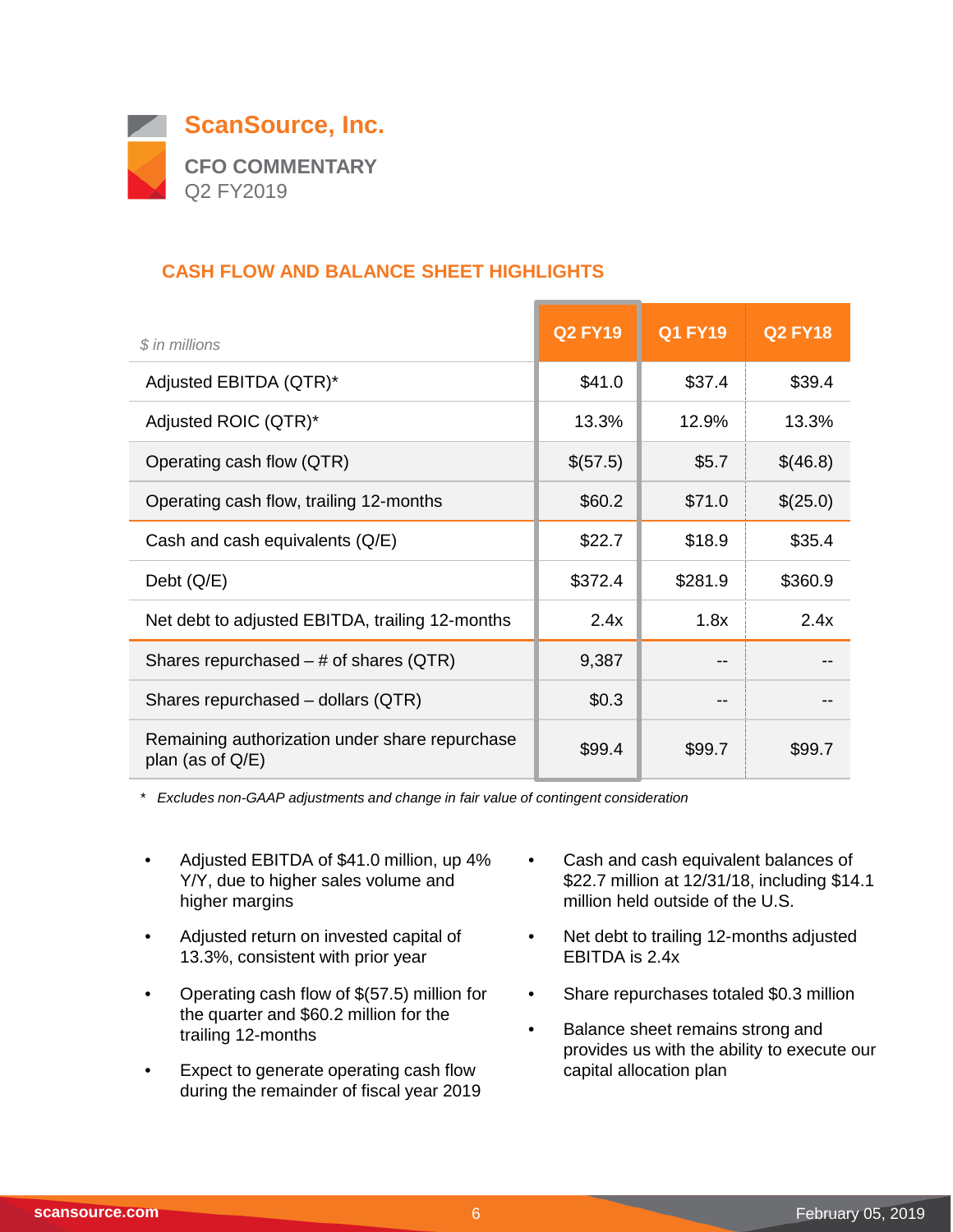

## **Q3 FY19 OUTLOOK\***

**For the quarter ending March 31, 2019:**



- Outlook as of February 05, 2019
- Non-GAAP diluted EPS excludes amortization of intangible assets and change in fair value of contingent consideration
- Forecast midpoint reflects 7% year-over-year organic sales growth
- Reflects the following FX rates: \$1.14 to EUR 1.00 for the Euro, \$0.265 to R\$1.00 for the Brazilian real (R\$3.77 to \$1), and \$1.28 to GBP 1.00 for the British pound
- Expects foreign currency translation to negatively impact sales by approximately \$20 million
- Assumes interest expense will be approximately \$3.8 million for Q3 FY19
- Assumes an effective tax rate of 25.5% to 26.5% for FY19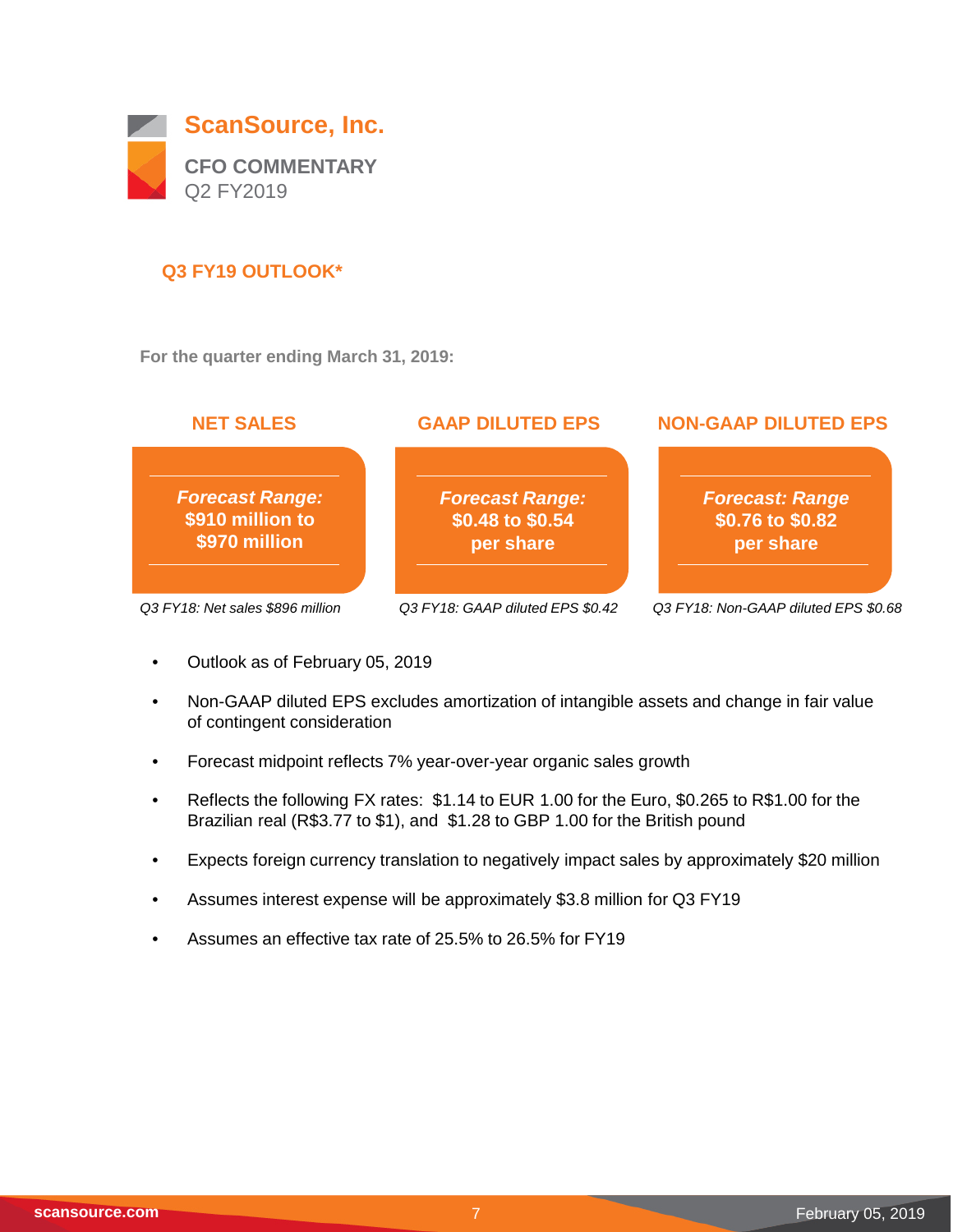

#### **FORWARD-LOOKING STATEMENTS**

This CFO Commentary contains certain comments that are "forward-looking" statements, including statements about expected sales, GAAP diluted earnings per share ("EPS"), non-GAAP diluted EPS, operating cash flow, foreign currency rates, tax rates and interest expense that involve plans, strategies, economic performance and trends, projections, expectations, costs or beliefs about future events and other statements that are not descriptions of historical facts. Forward-looking information is inherently subject to risks and uncertainties.

Any number of factors could cause actual results to differ materially from anticipated or forecasted results, including but not limited to, changes in interest and exchange rates and regulatory regimes impacting our international operations, the impact of tax reform laws, the failure of acquisitions to meet our expectations, the failure to manage and implement our organic growth strategy, credit risks involving our larger customers and vendors, termination of our relationship with key vendors or a significant modification of the terms under which we operate with a key vendor, the decline in demand for the products and services that we provide, reduced prices for the products and services that we provide due both to competitor and customer actions, and other factors set forth in the "Risk Factors" contained in our annual report on Form 10-K for the year ended June 30, 2018, and subsequent reports on Form 10-Q, filed with the Securities and Exchange Commission ("SEC").

Although ScanSource believes the expectations in its forward-looking statements are reasonable, it cannot guarantee future results, levels of activity, performance or achievement. ScanSource disclaims any obligation to update or revise any forwardlooking statements, whether as a result of new information, future events, or otherwise, except as may be required by law.

#### **NON-GAAP FINANCIAL INFORMATION**

In addition to disclosing results that are determined in accordance with United States Generally Accepted Accounting Principles ("GAAP"), the Company also discloses certain non-GAAP measures, including non-GAAP operating income, non-GAAP operating income margin, non-GAAP net income, non-GAAP diluted EPS, adjusted EBITDA, ROIC and net sales excluding the impact of foreign currency translation and acquisitions (organic growth). A reconciliation of the Company's non-GAAP financial information to GAAP financial information is provided in the Appendix and in the Company's Form 8-K, filed with the SEC, with the quarterly earnings press release for the period indicated.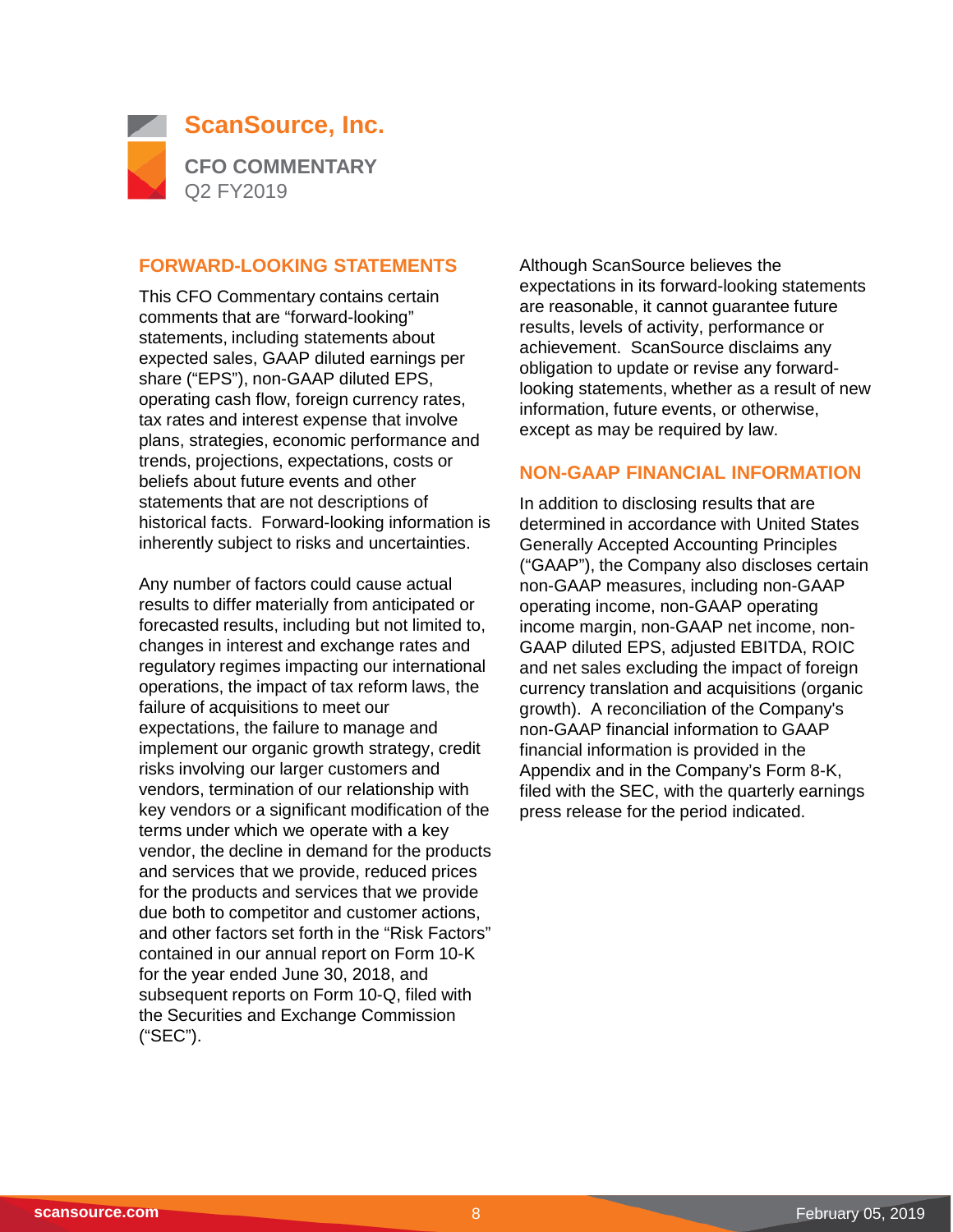

## **Operating Income, Pre-Tax Income, Net Income & EPS – QTR**

| (\$ in thousands)                                | <b>Quarter Ended December 31, 2018</b> |                                   |    |                   |    |                      |   |                              |  |  |
|--------------------------------------------------|----------------------------------------|-----------------------------------|----|-------------------|----|----------------------|---|------------------------------|--|--|
|                                                  |                                        | <b>Operating</b><br><b>Income</b> |    | Pre-tax<br>income |    | <b>Net</b><br>income |   | <b>Diluted</b><br><b>EPS</b> |  |  |
| GAAP measure                                     | \$                                     | 29.706                            | S  | 26.650            | \$ | 19.982               | S | 0.78                         |  |  |
| Adjustments:                                     |                                        |                                   |    |                   |    |                      |   |                              |  |  |
| Amortization of intangible assets                |                                        | 4.700                             |    | 4.700             |    | 3,567                |   | 0.14                         |  |  |
| Change in fair value of contingent consideration |                                        | 1,850                             |    | 1,850             |    | 1.408                |   | 0.05                         |  |  |
| Acquisition costs (a)                            |                                        | 414                               |    | 414               |    | 414                  |   | 0.02                         |  |  |
| Non-GAAP measure                                 |                                        | 36,670                            | \$ | 33.614            |    | 25.371               |   | 0.99                         |  |  |

|                                                  | <b>Quarter Ended September 30, 2018</b> |                            |                   |        |                      |        |                              |      |
|--------------------------------------------------|-----------------------------------------|----------------------------|-------------------|--------|----------------------|--------|------------------------------|------|
|                                                  |                                         | Operating<br><b>Income</b> | Pre-tax<br>income |        | <b>Net</b><br>income |        | <b>Diluted</b><br><b>EPS</b> |      |
| <b>GAAP</b> measure                              | \$                                      | 21,432                     | \$                | 19.224 | \$                   | 14.322 | S                            | 0.56 |
| Adjustments:                                     |                                         |                            |                   |        |                      |        |                              |      |
| Amortization of intangible assets                |                                         | 5,003                      |                   | 5,003  |                      | 3.798  |                              | 0.15 |
| Change in fair value of contingent consideration |                                         | 4,584                      |                   | 4,584  |                      | 3,487  |                              | 0.14 |
| Acquisition costs (a)                            |                                         | 355                        |                   | 355    |                      | 355    |                              | 0.01 |
| <b>Restructuring Costs</b>                       |                                         | 1,328                      |                   | 1,328  |                      | 955    |                              | 0.04 |
| Non-GAAP measure                                 |                                         | 32,702                     |                   | 30,494 |                      | 22,917 |                              | 0.89 |

|                                                  | <b>Quarter Ended December 31, 2017</b> |                            |    |                          |   |                      |    |                              |  |
|--------------------------------------------------|----------------------------------------|----------------------------|----|--------------------------|---|----------------------|----|------------------------------|--|
|                                                  |                                        | Operating<br><b>Income</b> |    | <b>Pre-tax</b><br>income |   | <b>Net</b><br>income |    | <b>Diluted</b><br><b>EPS</b> |  |
| <b>GAAP</b> measure                              | \$                                     | 22.341                     | \$ | 20.310                   | S | 7.969                | \$ | 0.31                         |  |
| Adjustments:                                     |                                        |                            |    |                          |   |                      |    |                              |  |
| Amortization of intangible assets                |                                        | 5.487                      |    | 5,487                    |   | 3.648                |    | 0.14                         |  |
| Change in fair value of contingent consideration |                                        | 6.913                      |    | 6.913                    |   | 4,742                |    | 0.18                         |  |
| Tax reform charges (b)                           |                                        |                            |    |                          |   | 6.689                |    | 0.26                         |  |
| Non-GAAP measure                                 |                                        | 34.741                     |    | 32.710                   |   | 23.048               |    | 0.90                         |  |

*(a) Acquisition costs are nondeductible for tax purposes.*

*(b) Reflects adjustments to the one-time charge from the estimated impact of the inclusion of foreign earnings and revaluations of deferred tax assets and liabilities, as a result of tax reform laws enacted in the United States and Belgium in December 2017.*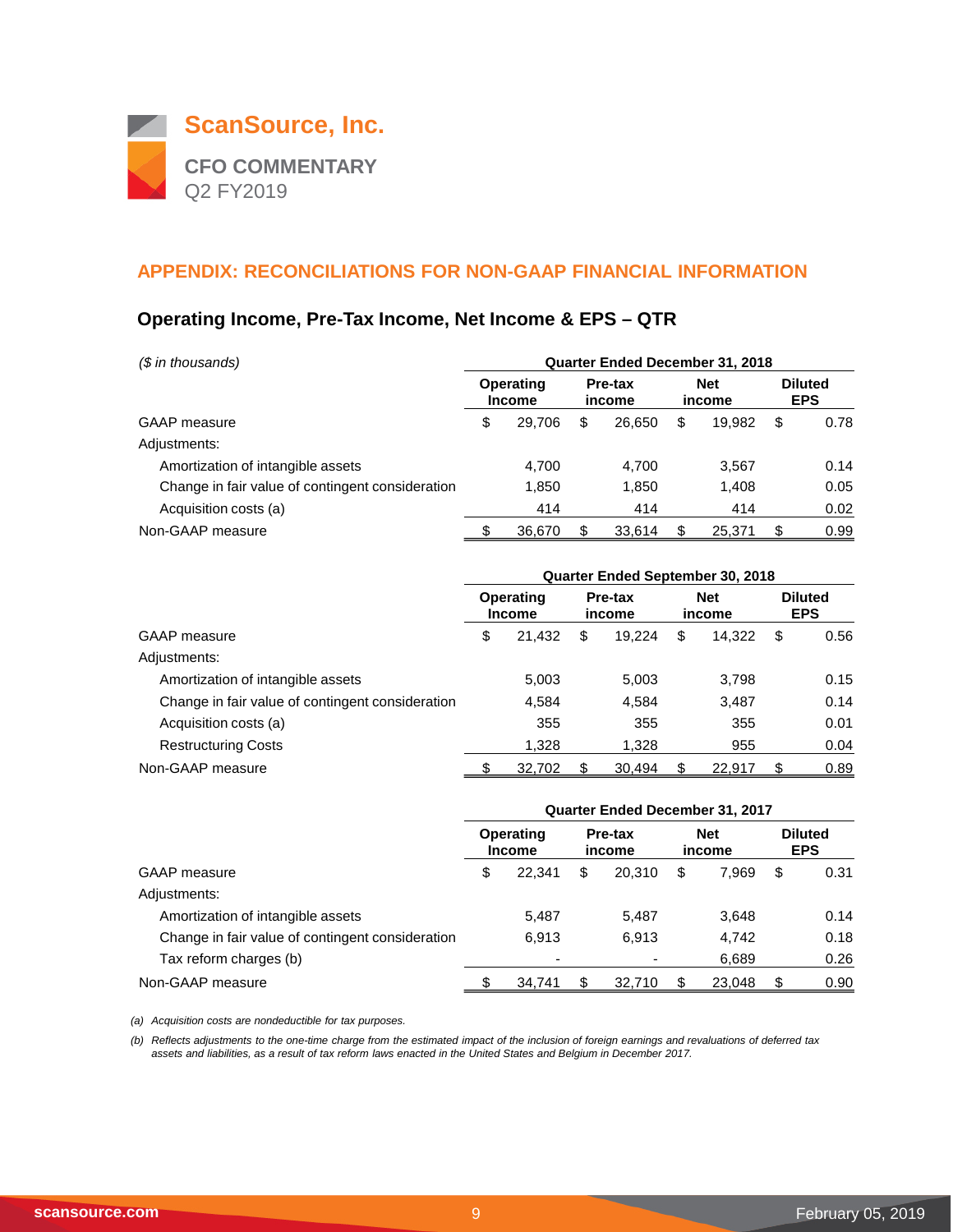

## **Net Sales, Constant Currency and Excluding Acquisitions (Organic Growth) – QTR**

| (\$ in thousands)                                |      | <b>WW Barcode,</b>       | <b>WW Comms.</b> |                     |                  |
|--------------------------------------------------|------|--------------------------|------------------|---------------------|------------------|
|                                                  |      | <b>NW &amp; Security</b> | & Services       | <b>Consolidated</b> |                  |
| For the quarter ended December 31, 2018:         |      |                          |                  |                     |                  |
| Q2 FY19 net sales, as reported                   | \$   | 701,639 \$               | 344,382 \$       |                     | 1,046,021        |
| Foreign exchange impact (a)                      |      | 7,805                    | 12,915           |                     | 20,720           |
| Q2 FY19 net sales, constant currency             |      | 709,444                  | 357,297          |                     | 1,066,741        |
| Less: Acquisitions                               |      |                          | (1,832)          |                     | (1,832)          |
| Q2 FY19 net sales, constant currency excluding   |      |                          |                  |                     |                  |
| acquisitions                                     | - \$ | 709,444 \$               | 355,465 \$       |                     | 1,064,909        |
|                                                  |      |                          |                  |                     |                  |
| Q2 FY18 net sales, as reported                   | \$   | 719,786 \$               | 312,426 \$       |                     | 1,032,212        |
| Less: Acquisitions                               |      |                          |                  |                     |                  |
| Q2 FY18 net sales, excluding acquisitions        | - \$ | 719,786 \$               | $312,426$ \$     |                     | <u>1,032,212</u> |
| Y/Y % Change:                                    |      |                          |                  |                     |                  |
| As reported                                      |      | $-2.5%$                  | 10.2%            |                     | 1.3%             |
| <b>Constant currency</b>                         |      | $-1.4%$                  | 14.4%            |                     | 3.3%             |
| <b>Constant currency, excluding acquisitions</b> |      |                          |                  |                     |                  |
| (organic growth)                                 |      | $-1.4%$                  | 13.8%            |                     | 3.2%             |

*(a) Year-over-year sales growth excluding the translation impact of changes in foreign currency rates. Calculated by translating net sales for the quarter ended December 31, 2018 into U.S. dollars using the weighted average foreign exchange rates for the quarter ended December 31, 2017.*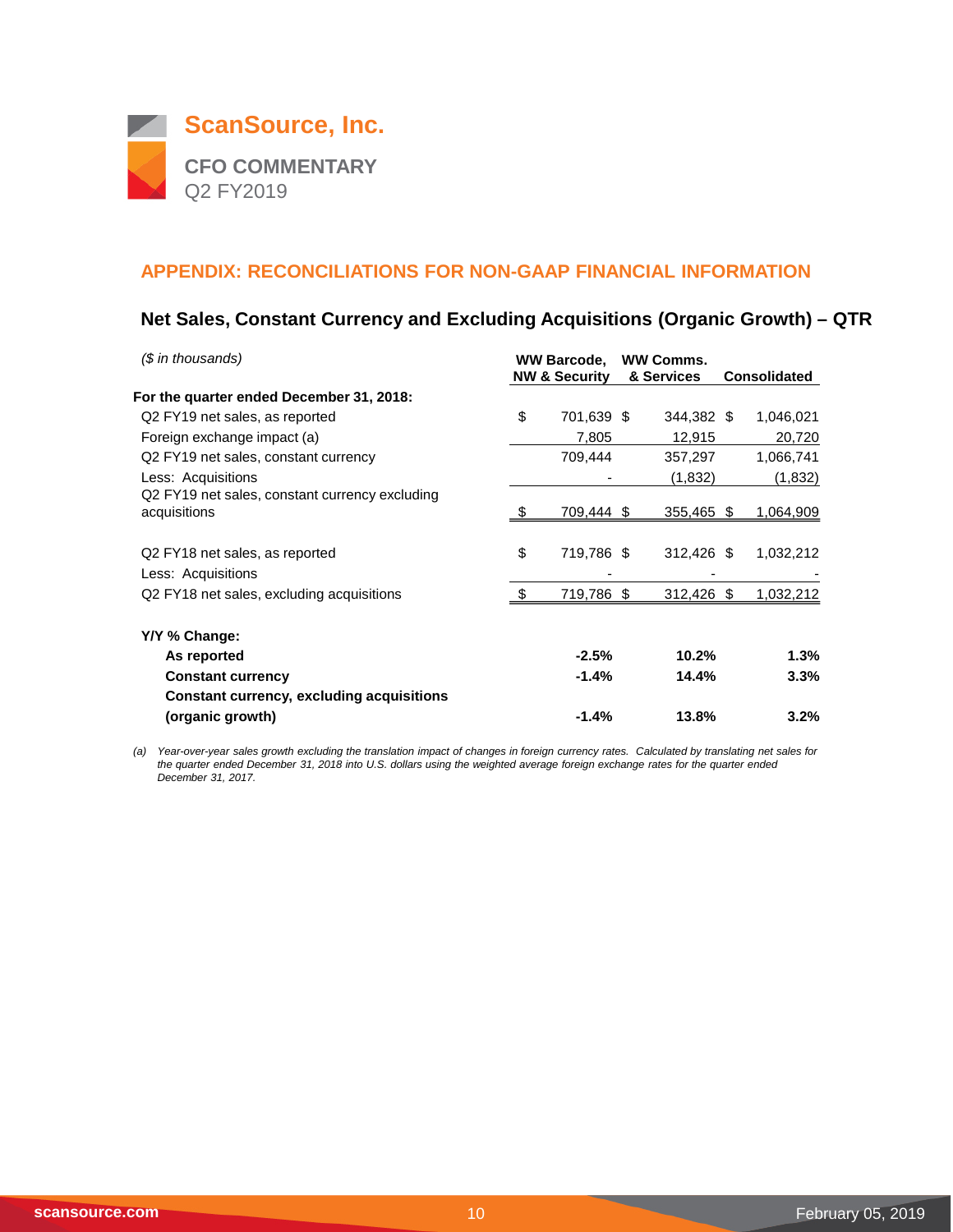

## **Highlights by Segment – QTR**

|                                                     | Quarter Ended December 31, 2018 |                          |                  |            |  |            |    |              |    |                      |
|-----------------------------------------------------|---------------------------------|--------------------------|------------------|------------|--|------------|----|--------------|----|----------------------|
| (\$ in thousands)                                   | <b>WW Barcode.</b>              |                          | <b>WW Comms.</b> |            |  |            |    |              |    | FY <sub>19</sub> YTD |
|                                                     |                                 | <b>NW &amp; Security</b> |                  | & Services |  | Corporate  |    | Consolidated |    | Consolidated         |
| Net sales                                           | \$                              | 701.639                  | \$               | 344,382 \$ |  | $\sim$     | \$ | 1,046,021    | \$ | 2,018,921            |
| GAAP operating income                               | \$                              | 18,581 \$                |                  | 11,539 \$  |  | $(414)$ \$ |    | 29,706       | \$ | 51,137               |
| Adjustments:                                        |                                 |                          |                  |            |  |            |    |              |    |                      |
| Amortization of intangible assets                   |                                 | 1.854                    |                  | 2,846      |  |            |    | 4,700        |    | 9,703                |
| Change in fair value of contingent<br>consideration |                                 |                          |                  | 1,850      |  |            |    | 1,850        |    | 6,434                |
| <b>Acquisition costs</b>                            |                                 |                          |                  |            |  | 414        |    | 414          |    | 769                  |
| Restructuring costs                                 |                                 |                          |                  |            |  |            |    |              |    | 1,328                |
| Non-GAAP operating income                           |                                 | 20,435 \$                |                  | 16,235 \$  |  | $\sim$     |    | 36,670       | \$ | 69,371               |
| GAAP operating income % (of net sales)              |                                 | 2.65%                    |                  | 3.35%      |  | n/m        |    | 2.84%        |    | 2.53%                |
| Non-GAAP operating income % (of net sales)          |                                 | 2.91%                    |                  | 4.71%      |  | n/m        |    | 3.51%        |    | 3.44%                |

|                                                     | Quarter Ended September 30, 2018 |                          |  |                       |  |            |      |                     |  |
|-----------------------------------------------------|----------------------------------|--------------------------|--|-----------------------|--|------------|------|---------------------|--|
| (\$ in thousands)                                   |                                  |                          |  | WW Barcode. WW Comms. |  |            |      |                     |  |
|                                                     |                                  | <b>NW &amp; Security</b> |  | & Services            |  | Corporate  |      | <b>Consolidated</b> |  |
| Net sales                                           | \$                               | 655,113 \$               |  | 317.787 \$            |  |            | - \$ | 972,900             |  |
| GAAP operating income                               | \$                               | 13,532 \$                |  | $8,255$ \$            |  | $(355)$ \$ |      | 21,432              |  |
| Adjustments:                                        |                                  |                          |  |                       |  |            |      |                     |  |
| Amortization of intangible assets                   |                                  | 2,309                    |  | 2,694                 |  |            |      | 5,003               |  |
| Change in fair value of contingent<br>consideration |                                  |                          |  | 4,584                 |  |            |      | 4,584               |  |
| <b>Acquisition costs</b>                            |                                  |                          |  |                       |  | 355        |      | 355                 |  |
| Restructuring costs                                 |                                  | 708                      |  | 620                   |  |            |      | 1,328               |  |
| Non-GAAP operating income                           |                                  | 16,549 \$                |  | $16,153$ \$           |  |            |      | 32,702              |  |
| GAAP operating income % (of net sales)              |                                  | 2.07%                    |  | 2.60%                 |  | n/m        |      | 2.20%               |  |
| Non-GAAP operating income % (of net sales)          |                                  | 2.53%                    |  | 5.08%                 |  | n/m        |      | 3.36%               |  |

|                                                                         | Quarter Ended December 31, 2017 |                          |  |                       |           |        |     |              |  |  |
|-------------------------------------------------------------------------|---------------------------------|--------------------------|--|-----------------------|-----------|--------|-----|--------------|--|--|
| (\$ in thousands)                                                       |                                 |                          |  | WW Barcode, WW Comms. |           |        |     |              |  |  |
|                                                                         |                                 | <b>NW &amp; Security</b> |  | & Services            | Corporate |        |     | Consolidated |  |  |
| Net sales                                                               | \$                              | 719,786 \$               |  | 312,426               | \$        | $\sim$ | -\$ | 1,032,212    |  |  |
| GAAP operating income                                                   | \$                              | 15,542 \$                |  | 6,799                 | \$        | - \$   |     | 22,341       |  |  |
| Adjustments:                                                            |                                 |                          |  |                       |           |        |     |              |  |  |
| Amortization of intangible assets<br>Change in fair value of contingent |                                 | 2.309                    |  | 3.178                 |           |        |     | 5,487        |  |  |
| consideration                                                           |                                 |                          |  | 6,913                 |           |        |     | 6,913        |  |  |
| Non-GAAP operating income                                               |                                 | 17,851 \$                |  | 16,890 \$             |           |        |     | 34,741       |  |  |
| GAAP operating income % (of net sales)                                  |                                 | 2.16%                    |  | 2.18%                 |           | n/m    |     | 2.16%        |  |  |
| Non-GAAP operating income % (of net sales)                              |                                 | 2.48%                    |  | 5.41%                 |           | n/m    |     | 3.37%        |  |  |

*n/m = not meaningful*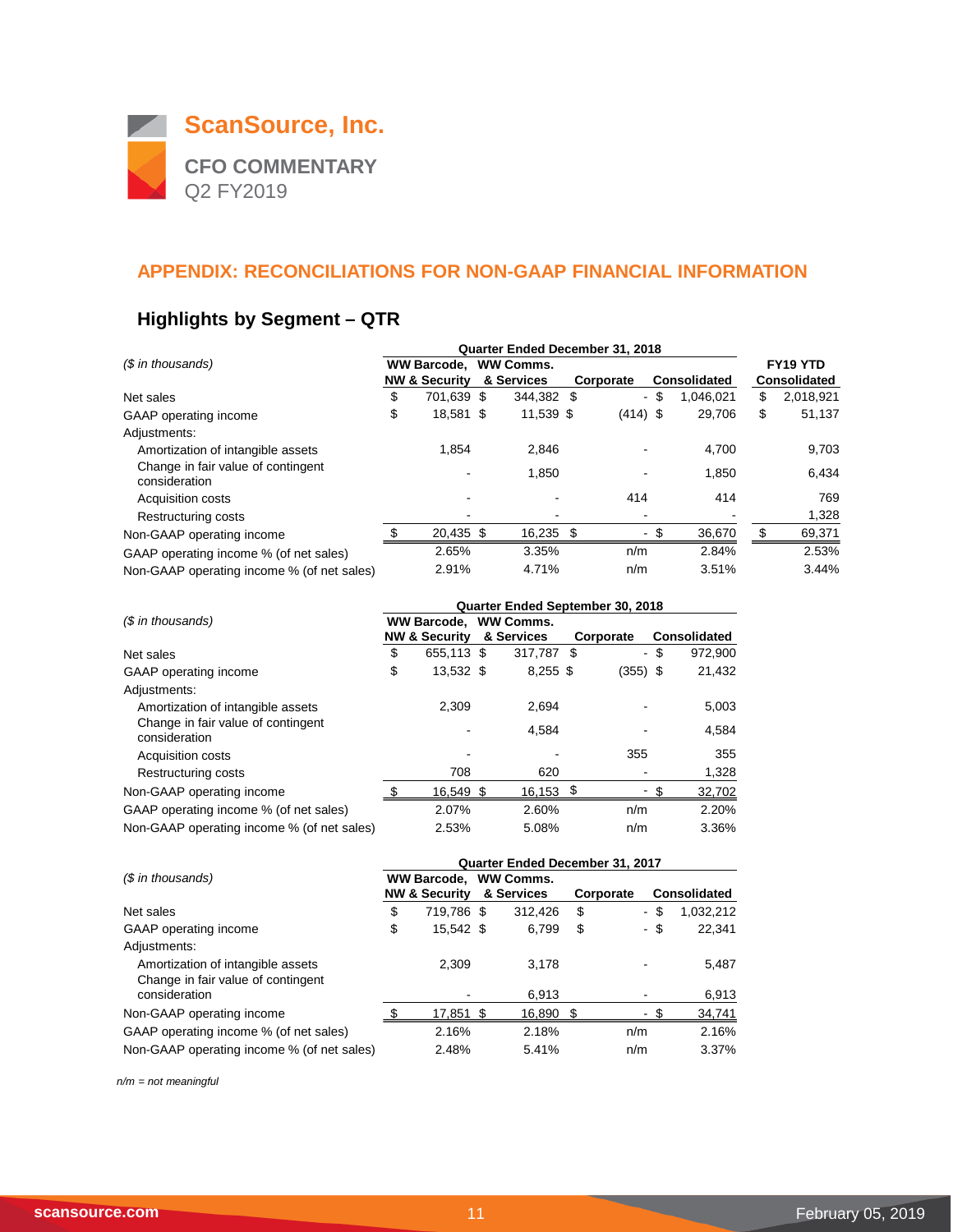

## **Average Return on Invested Capital - QTR**

*(\$ in thousands)*

|                                                       |     | <b>Q2 FY19</b> |     | Q1 FY19 |      | <b>Q4 FY18</b> | Q3 FY18                                                          |     | <b>Q2 FY18</b> |
|-------------------------------------------------------|-----|----------------|-----|---------|------|----------------|------------------------------------------------------------------|-----|----------------|
| Adjusted return on invested capital (ROIC),           |     |                |     |         |      |                |                                                                  |     |                |
| annualized (a)                                        |     | 13.3%          |     | 12.9%   |      | 12.5%          | 11.2%                                                            |     | 13.3%          |
| Reconciliation of Net Income to Adjusted EBITDA       |     |                |     |         |      |                |                                                                  |     |                |
| Net income - GAAP                                     | \$  | 19,982         | -\$ | 14,322  | - \$ | 10,388         | \$<br>10,649                                                     | -\$ | 7,969          |
| Plus:                                                 |     |                |     |         |      |                |                                                                  |     |                |
| Interest expense                                      |     | 3,119          |     | 2,627   |      | 2,494          | 2,784                                                            |     | 2,285          |
| Income taxes                                          |     | 6.668          |     | 4,902   |      | 7,655          | 5,143                                                            |     | 12,341         |
| Depreciation and amortization                         |     | 8,935          |     | 9,268   |      | 9,291          | 9,438                                                            |     | 9,901          |
| <b>EBITDA</b>                                         |     | 38,704         |     | 31,119  |      | 29,828         | 28,014                                                           |     | 32,496         |
| Adjustments:                                          |     |                |     |         |      |                |                                                                  |     |                |
| Change in fair value of contingent consideration      |     | 1,850          |     | 4,584   |      | 8,448          | 4,801                                                            |     | 6,913          |
| Acquisition costs                                     |     | 414            |     | 355     |      |                |                                                                  |     |                |
| Tax recovery and related interest income              |     |                |     |         |      | (3, 119)       |                                                                  |     |                |
| <b>Restructuring Costs</b>                            |     |                |     | 1,328   |      |                |                                                                  |     |                |
| Adjusted EBITDA (numerator for ROIC)(non-GAAP)        | \$  | 40,968         | -\$ | 37,386  | \$   | 35,157         | \$<br>32,815                                                     | \$  | 39,409         |
| <b>Invested Capital Calculation</b>                   |     |                |     |         |      |                |                                                                  |     |                |
| Equity - beginning of the quarter                     | \$. | 877.897        | \$  | 866.376 | -\$  | 877,796        | \$<br>860.787                                                    | \$  | 852,976        |
| Equity - end of quarter                               |     | 899,503        |     | 877,897 |      | 866,376        | 877,796                                                          |     | 860,787        |
| Adjustments:                                          |     |                |     |         |      |                |                                                                  |     |                |
| Change in fair value of contingent consideration, net |     |                |     |         |      |                |                                                                  |     |                |
| of tax                                                |     | 1.408          |     | 3,487   |      | 5,679          | 3,272                                                            |     | 4,742          |
| Acquisition costs, net of tax                         |     | 414            |     | 355     |      |                |                                                                  |     |                |
| Tax recovery and related interest income, net of tax  |     |                |     |         |      | (2,058)        |                                                                  |     |                |
| Tax reform charges                                    |     |                |     |         |      | 2,345          |                                                                  |     | 6,689          |
| Restructuring costs, net of tax                       |     |                |     | 955     |      |                |                                                                  |     |                |
| Average equity                                        |     | 889,611        |     | 874,535 |      | 875,069        | 870,928                                                          |     | 862,597        |
| Average funded debt (b)                               |     | 333,138        |     | 272,277 |      | 253,393        | 315,872                                                          |     | 311,327        |
| Invested capital (denominator for ROIC)(non-GAAP)     |     |                |     |         |      |                | $$1,222,749$ $$1,146,812$ $$1,128,462$ $$1,186,800$ $$1,173,924$ |     |                |

*(a) Calculated as net income plus interest expense, income taxes, depreciation and amortization (EBITDA), annualized divided by invested capital for the period. Adjusted EBITDA reflects other adjustments for non-GAAP measures.*

*(b) Average daily amounts outstanding on short-term and long-term interest-bearing debt.*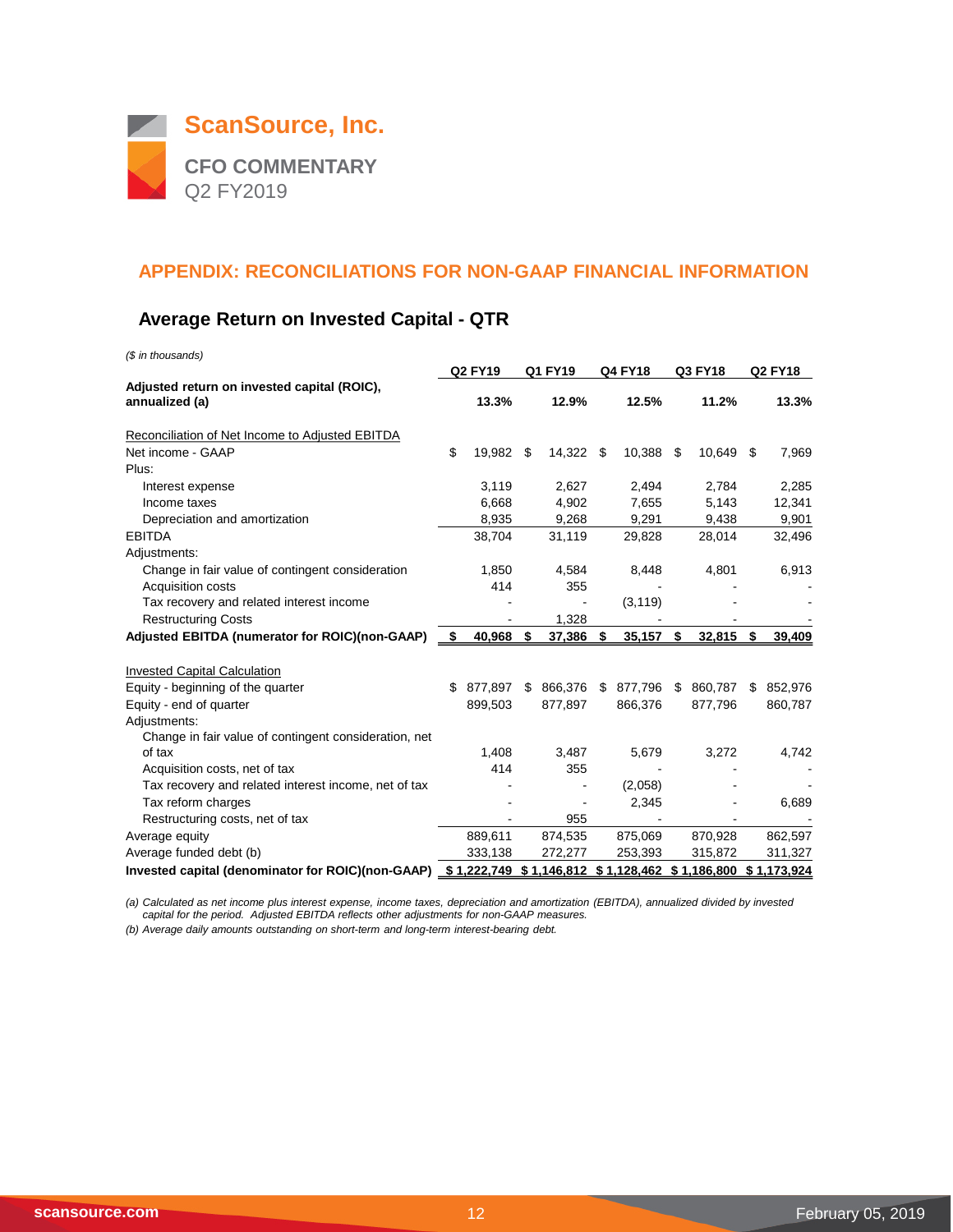

#### **Net Debt and EBITDA Metrics**

*(\$ in thousands)*

|                                                     | Q2 FY19           | Q1 FY19   | <b>Q4 FY18</b>      | Q3 FY18   | <b>Q2 FY18</b>                                                        | Q1 FY18   | <b>Q4 FY17</b>                                                                          | Q3 FY17   |
|-----------------------------------------------------|-------------------|-----------|---------------------|-----------|-----------------------------------------------------------------------|-----------|-----------------------------------------------------------------------------------------|-----------|
| Debt (Q/E)                                          | \$372.410         |           | \$281,859 \$249,429 |           | \$282,158 \$360,932 \$285,763 \$                                      |           | 97.300                                                                                  | \$113,934 |
| Less: Cash and cash equivalents (Q/E)               | (22,749)          | (18, 858) | (25, 530)           | (35, 361) | (35, 435)                                                             | (23, 616) | (56,094)                                                                                | (62, 187) |
| Net debt (Q/E)                                      |                   |           |                     |           | $$349,661$ $$263,000$ $$223,899$ $$246,797$ $$325,497$ $$262,147$ $$$ |           | 41,206 \$                                                                               | 51,747    |
| Reconciliation of Net Income to Adjusted EBITDA     |                   |           |                     |           |                                                                       |           |                                                                                         |           |
| Net income - GAAP                                   | \$<br>19,982 \$   | 14,322 \$ | 10,388 \$           | 10,649 \$ | 7,969 \$                                                              | 4,147 \$  | 18,970 \$                                                                               | 12,424    |
| Plus:                                               |                   |           |                     |           |                                                                       |           |                                                                                         |           |
| Interest expense                                    | 3,119             | 2,627     | 2,494               | 2,784     | 2,285                                                                 | 1,585     | 934                                                                                     | 780       |
| Income taxes                                        | 6,668             | 4.902     | 7,655               | 5,143     | 12,341                                                                | 2,633     | 4.450                                                                                   | 7,147     |
| Depreciation and amortization                       | 8,935             | 9,268     | 9,291               | 9,438     | 9,901                                                                 | 8,864     | 6,276                                                                                   | 6,880     |
| <b>EBITDA</b>                                       | 38,704            | 31,119    | 29,828              | 28,014    | 32,496                                                                | 17,229    | 30,630                                                                                  | 27,231    |
| Adjustments:                                        |                   |           |                     |           |                                                                       |           |                                                                                         |           |
| Change in fair value of contingent<br>consideration | 1.850             | 4.584     | 8,448               | 4,801     | 6,913                                                                 | 16.881    | 1.290                                                                                   | 1,960     |
| Acquisition costs                                   | 414               | 355       |                     |           |                                                                       | 172       | 422                                                                                     |           |
| Tax recovery and related interest<br>income         |                   |           | (3, 119)            |           |                                                                       |           | (1, 382)                                                                                |           |
| Legal settlement, net of attorney fees              |                   |           |                     |           |                                                                       | 952       |                                                                                         |           |
| <b>Restructuring Costs</b>                          |                   | 1,328     |                     |           |                                                                       |           |                                                                                         |           |
| Adjusted EBITDA (non-GAAP)                          | 40,968 \$<br>- \$ | 37,386 \$ | 35,157 \$           | 32,815 \$ | 39,409 \$                                                             | 35,234 \$ | $30,960$ \$                                                                             | 29,191    |
| Adjusted EBITDA, TTM (a)                            |                   |           |                     |           |                                                                       |           | \$ 146,326 \$ 144,767 \$ 142,617 \$ 138,418 \$ 134,794 \$ 128,015 \$ 121,986 \$ 111,979 |           |
| Net Debt / Adjusted EBITDA, TTM (a)                 | 2.4x              | 1.8x      | 1.6x                | 1.8x      | 2.4x                                                                  | 2.0x      | 0.3x                                                                                    | 0.5x      |

*(a) Adjusted EBITDA for the trailing 12-month period*